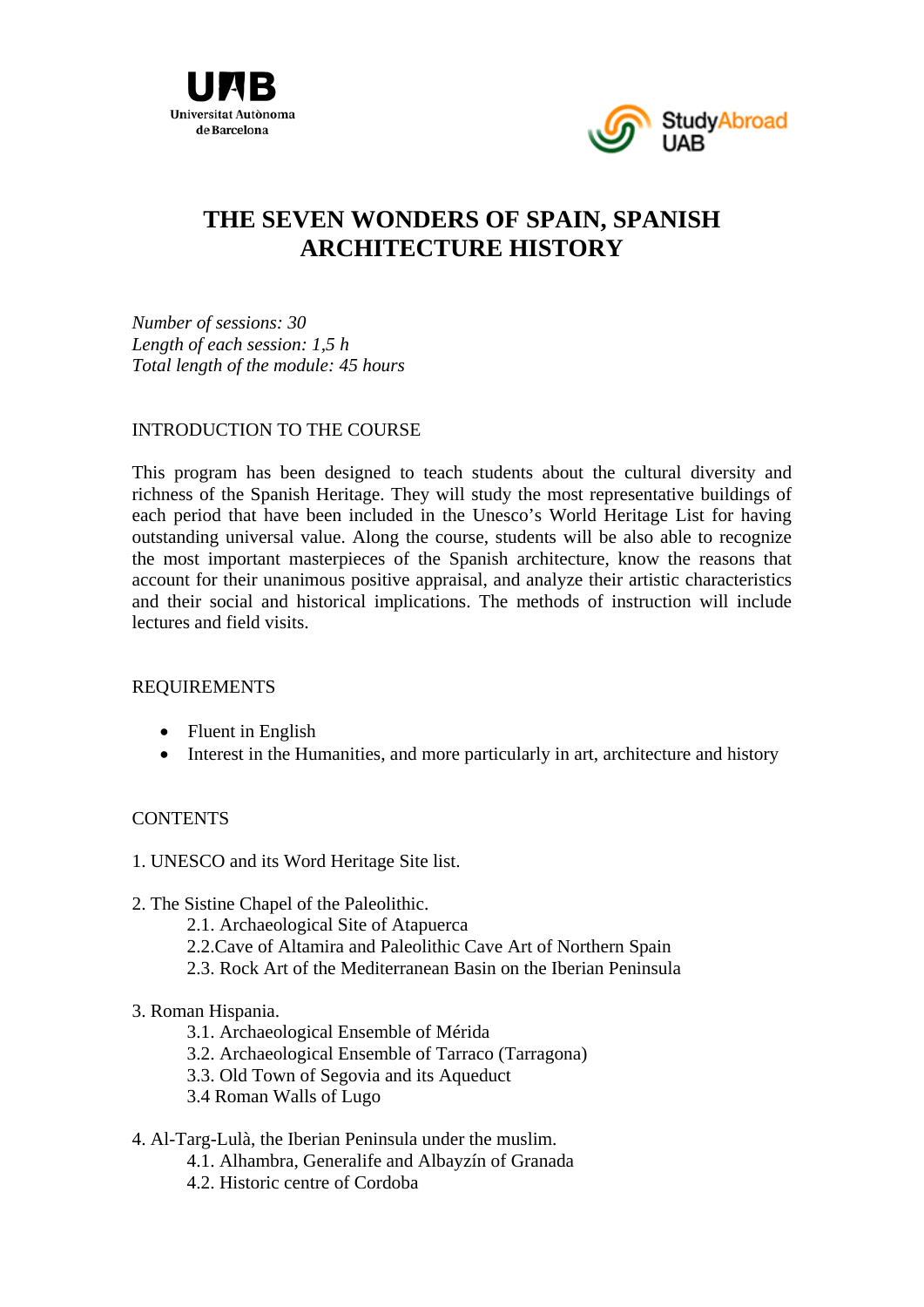



- 5. Christianity in the borders.
	- 5.1. Catalan Romanesque Churches of the Vall de Boí
	- 5.2. Monuments of Oviedo and the Kingdom of Asturias
	- 5.3. Santiago de Compostela
	- 5.3. Route of Santiago de Compostela
	- 5.4. Mudéjar Architecture of Aragon
	- 5.6. San Millán Yuso and Suso Monasteries

6. God is light. The stained glass windows of Gothic Cathedrals. The power of the sea, commerce in the Mediterranean

- 6.1. Burgos Cathedral
- 6.2. Poblet Monastery
- 6.3. La Lonja de la Seda de Valencia
- 7. Is there Renaissance in Spain?
	- 7.1. Monastery and Site of the Escurial, Madrid.
	- 7.2. Historic City of Toledo.
	- 7.3. Old town of Cáceres
	- 7.4. University of Alcalá de Henares
	- 7.5. Renaissance Monumental Ensamble of Úbeda and Baeza

8. The imperial Spain. Lights and Shadows of the golden century

- 8.1. Cathedral, Alcázar and Archivo de Indias in Seville
- 8.2. Old city of Salamanca
- 8.3. Royal Monastery of Santa María de Guadalupe
- 9. A new image for a new city. Modern architecture and the Modernisme
	- 9.1. Vizcaya Bridge
	- 9.2. Work of Antoni Gaudí
	- 9.3. Palau de la Música Catalana and Hospital de Sant Pau, Barcelona.

#### GRADING

**Papers** (20%): Students will write a term paper. Papers are to be approximately 10 pages in length, excluding illustrations and bibliography. At least 6 scholar sources must be used. Topics will be individually discussed with the professor.

**Presentation in class** (20%): each student will give an oral presentation about his/her term paper, of 20'.

**Midterm Exam** (15%): It will be a multiple-choice exam with 50 questions. Each question will have 4 possible answers and only one of them will be correct. There is no penalization for mistakes.

**Final Exam** (35%): This exam will consist in writing two short essays.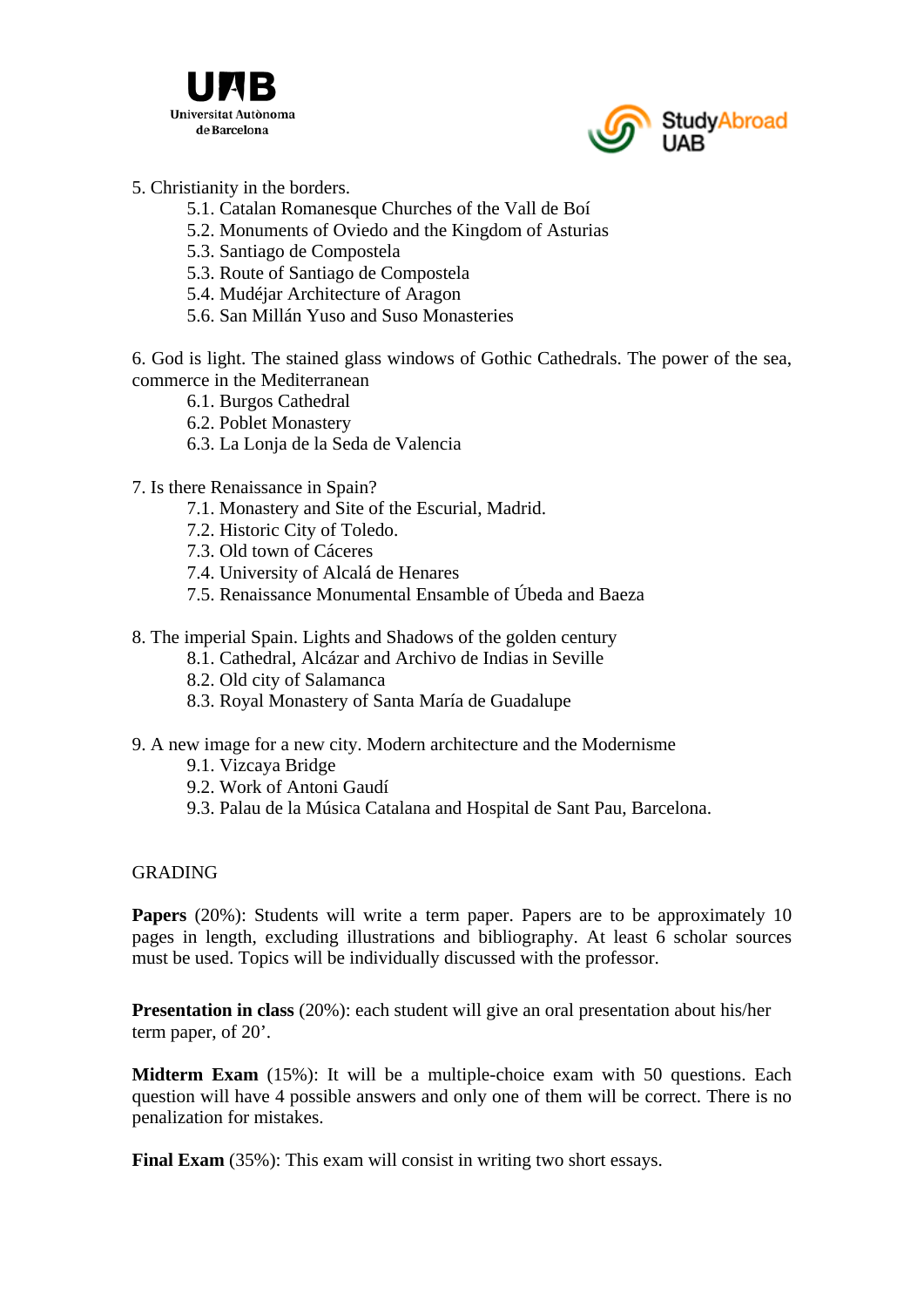



#### **Class participation** and **other homework** (10%).

- Attendance and participation are not compulsory; however they are going to be positively valued for students that show a full commitment with the course.
- The evaluation is going to take into account the continuous work of the student. During the course small exercises will be proposed to the students.

High grades will be awarded for work that demonstrates:

- A good knowledge of course material, including readings and notes from class and site visits
- The ability to articulate clearly on the style and subject matter of the building, architect and works of art covered through the use of appropriate terminology and methods.

### BIBLIOGRAPHY

AA.VV, *Gestió del patrimoni històric*, Barcelona, 2001. GONZÁLEZ-VARAS, I., *Conservación de Bienes Culturales. Teoría, história, principios y normas*, Madrid, 1999. SUTTON, I.,*Western Architecture.* London, 1999. http://whc.unesco.org/ (January 2010). www.ciudadespatrimonio.org (August 2010) www.patrimonio-mundial.com (August 2010)

Due to the extent of the content of this course more specific bibliography and references will be provided during each session.

## ADDITIONAL INFORMATION

Relevant study tours are arranged. The assistance to these field visits is compulsory. If there is an entrance fee will be charged to each student.

Ground rules:

- Students should come to class fully prepared to participate and to cooperate with the professor in order to create a seminar style ambient in class.
- Food and drinks are not allowed in class (only water bottles)
- There will be a 10 minutes break
- Students will not leave the classroom during the session.
- If a student needs to leave the class early, tell the professor before the class starts
- Students are not allowed to use any type of MP3, IPod or similar in class.
- If a student is using his/her personal laptop to write notes about the class cannot check the e-mail, facebook, twitter, google or similar, at anytime during the class.